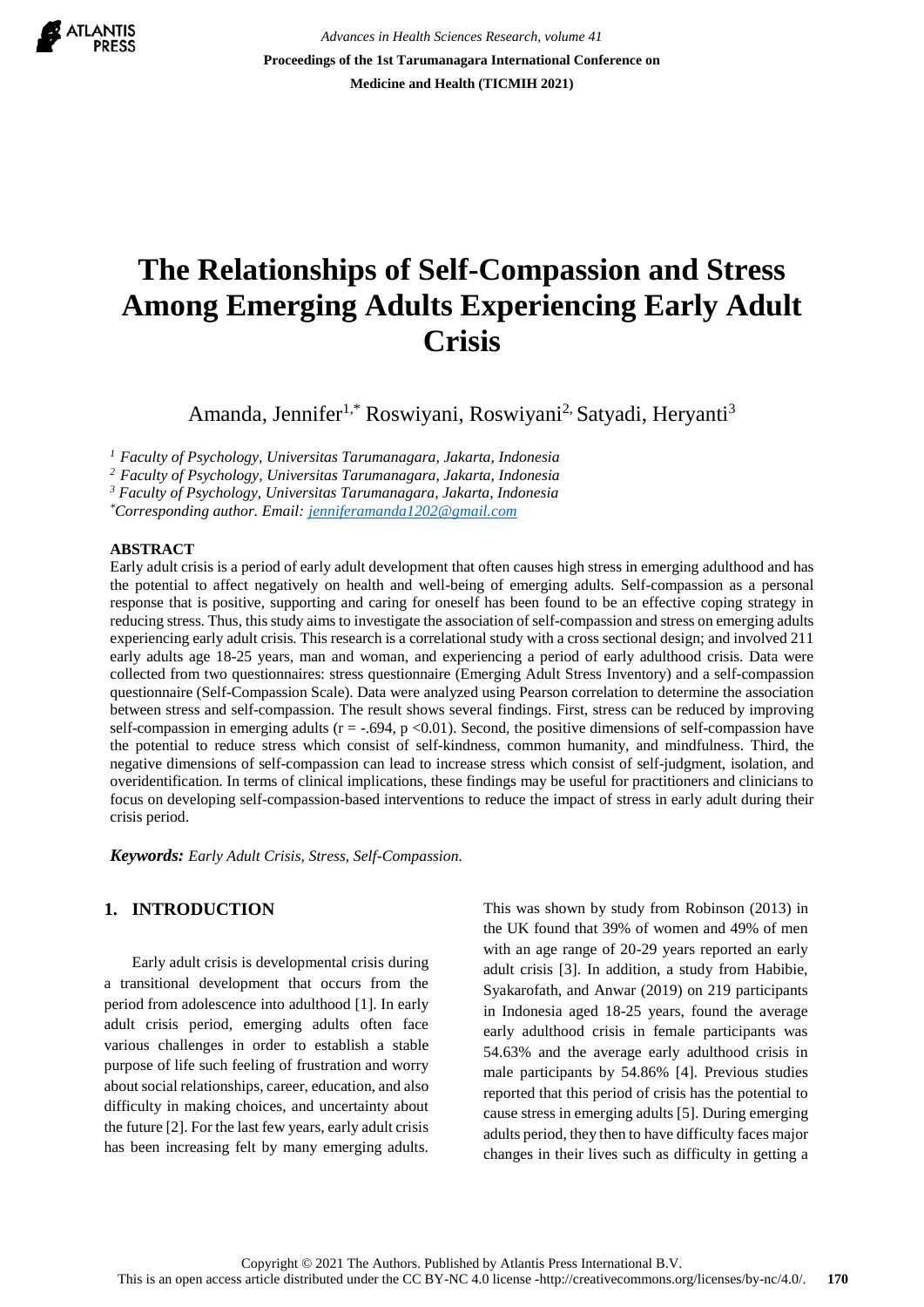job or changes in working conditions [6], confuse about starting a new study or failing in their studies, inability to cope with the transition from being single to a romantic relationships [7], feelings of loneliness, isolation, self-doubt, inadequacy and fear of failure [8]. The stress experienced in early adulthood crises can lead to feeling of frustration, panic, anxiety, and a sense of helplessness if it is not managed effectively [9]. Stress that accumulates in the long term can have negative consequences on emerging adults' psychological health such as lower self-esteem, panic attacks, anxiety disorders, depression [3, 6].

According to Lazarus dan Folkman (1984) transactional stress and coping theory, if a person in a stressful situation, they will try to produce coping strategies to deal with emotions and the stressor [10]. Folkman (1984) define coping as an individual's response and effort to manage a situation that considers as a stressful situation [11]. Therefore, it is important to identify adaptive coping strategies for emerging adults to be able to cope with stressful life events and manage stressful situations effectively [12]. Previous study from Mahmoud, Staten, Hall, and Lennie (2012) shown that emerging adults age 18-24 experiencing stressful situation often use maladaptive coping strategy such as self-blaming, denial, and giving up which were predicted to experience increased levels of stress, depression and anxiety [13]. A previous study from Matud, Diaz, Bethencourt, and Ibanez (2020) also found that emotion focused coping strategies predicted a reduction in stress. One form of emotion focused coping that has been found to be adaptive in dealing with stress is self-compassion [7].

Self-compassion has been found to play a role in adaptive emotional focused coping such as reducing self-blaming, avoidance, and denial, and it related to acceptance and positive reinterpretation and growth [14]. Neff (2003b) defines self-compassion as (1) treating oneself with kindness and understanding rather than judging and criticizing in response to difficulties (self-kindness vs. self-judgment); (2) recognizing that difficulties and imperfections are a normal part of all human life rather than feeling isolated from others (common humanity vs isolation); and (3) being aware of current experiences in a balanced perspective rather than being overidentified with negative feelings or individual suffering (mindfulness vs overidentification) [15]. Thus, self-compassion can be understood as a positive response by treating oneself with compassion, kindness, and understanding when individual in difficult and stressful conditions [16]. Self-compassion as a form of adaptive coping strategy allows individual to regulate negative emotions and individual stress [17], also it could increase the ability to control stressful situations [18]. Previous empirical study on adolescent show that self-compassion is negatively related to stress [19, 20]. A significant correlation between self-compassion and mental health variables are stress, anxiety, and depression [21]. From the previous research mention above, it can be understood that self-compassion acts as an adaptive coping strategy that can reduce stress levels.

Based on previous studies, self-compassion is correlated with stress and vice versa, but these studies tend to be found in a sample of adolescents and adults. Considering that the crisis occurs in early adulthood has the potential to cause stress, there is a need to further explore the relationship between selfcompassion and stress especially in emerging adulthood who experiencing early adult crisis.

## **2. METHODS**

## *2.1. Sample*

#### *2.2.1. Characteristics of Sample*

Participants in this study consisted of 211 emerging adults which were man and woman, age 18-25 years, and were experiencing a period of early adulthood crisis. The criteria for early adult crisis is determined by referring to the characteristics of the crisis from a previous study [22], such as: (a) difficulty in dealing with the transitions and changes they experience; (b) an increase in negative emotions (such as anxiety, frustration, anger, sadness); (c) individuals are questioning the purpose of life, values, and identity; (d) the crisis were experienced for approximately 6 months to 1 year or more.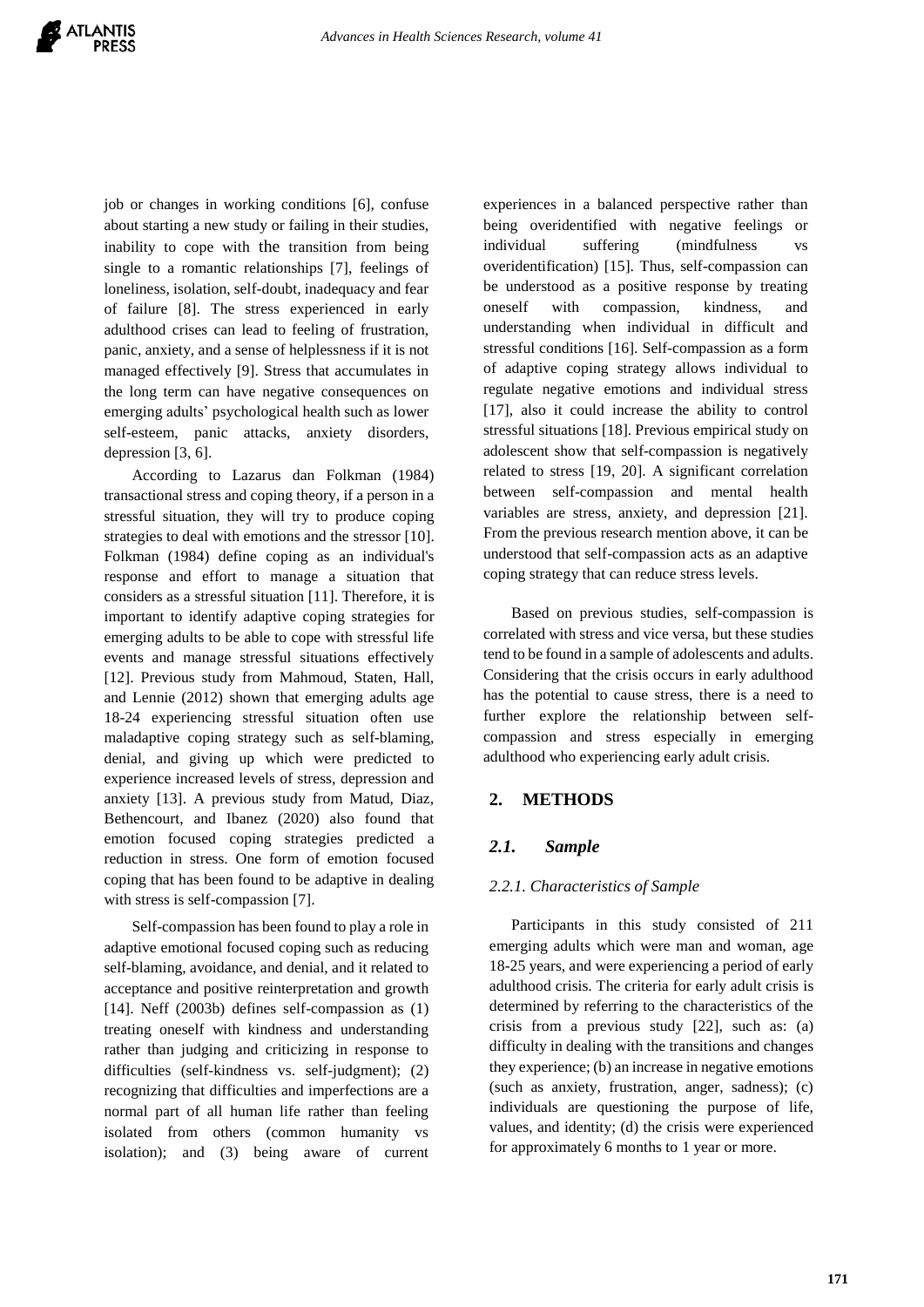## *2.2. Study design and Procedures*

This research is correlation studies with cross sectional design. The sampling technique uses a purposive sampling by referring to the crisis definition and question of early adulthood. The selection process was carried out based on the empirical average score of the research participants' crisis self-appraisal questions. Participants who have a score below the average value  $(X < 3.5)$  will be excluded as research participants, while participants who have a score above the average value  $(X, 3.5)$ will be recruited as research participants. The process of collecting data was carried out online using google forms on several social media platforms. Participation in this study was voluntary. Participants who do not meet the selection criteria will be excluded as research participants.

## **2.3.** *Measures*

#### *2.3.1. Crisis Definition and Question*

The crisis definition and question [22] consist of several questions related to early adult crisis (such as: during the past 6 months to 1 year, how often you feel difficult and stress to meet the demands / responsibilities as an adult; how often do you experienced negative feelings such as anxiety, anger, sadness; and how often do you questioning your purpose in life, values, and identity). The questions are presented using a Likert scale with five points (1  $=$  almost never,  $5 =$  almost always). All of the early adulthood crisis selection questions have good reliability ( $\alpha = 0.84$ ) with the corrected total item correlation item value of 0.6.

## *2.3.2. Emerging Adulthood Stress Inventory (EASI)*

Emerging Adulthood Stress Inventory (EASI) was developed by Murray et al., (2020) that was designed to assess the level of stress experienced by early adulthood [23]. In this study, the EASI measuring instrument has a total of 38 items and consists of measure emerging adults stress levels related to family/home life, study, future uncertainty, competing demands, peers and friend relationships,

romantic relationships, employment, and financial pressure. Statements are presented using a Likert scale with five points  $(1 = not at all stressful)$ irrelevant to my situation,  $5 = \text{very stressful}$ . The score of EASI can be obtained by average the score for the total score and/or scores per dimension. Based on the reliability test in this study, the results show a good reliability  $(\alpha=0.96)$ , with each dimension having a Cronbach alpha value ranging from 0.60 to 0.90. Based on the validity test in this study using confirmatory factor analysis (CFA), it was found that the EASI measuring instrument consisting of 8 factors had moderate fit  $\chi$ 2 (637, N =  $316$  = 1414.85, p <.05, NFI = .93, CFI = .96, GFI =  $0.82$ , RMSEA =  $.08$ ). The results indicates that all latent factors are well represented by their respective indicators.

## *2.3.3. Self-Compassion Scale*

The Self-Compassion Scale (SCS) was developed by Neff et al (2003a). that was designed to assesses an individual's level of self-compassion [24]. The SCS measuring instrument has a total of 26 items (13 positive items and 13 negative items) and consists of six dimensions, namely three positive dimensions (self-kindness, common humanity, mindfulness) and three negative dimensions (self-judgment, isolation, overidentification). The statements are presented using a Likert scale with five points  $(1 = never, 5)$ = very often). The score of SCS can be obtained by average the score for the total score and scores per dimension. Based on the reliability test in this study, the results show a good reliability ( $\alpha$ =0.93), with each dimension having a Cronbach alpha value ranging from 0.60 to 0.80. Based on the validity test in this study using confirmatory factor analysis (CFA), it was found that the SCS measuring instrument consisting of 6 factors had acceptable fit  $\chi$ 2 (284, N = 316) = 827.85, p <.05,  $NFI = .94$ ,  $CFI = .96$ ,  $GFI = 0.83$ ,  $RMSEA = .07$ ). The results indicates that all latent factors are well represented by their respective indicators.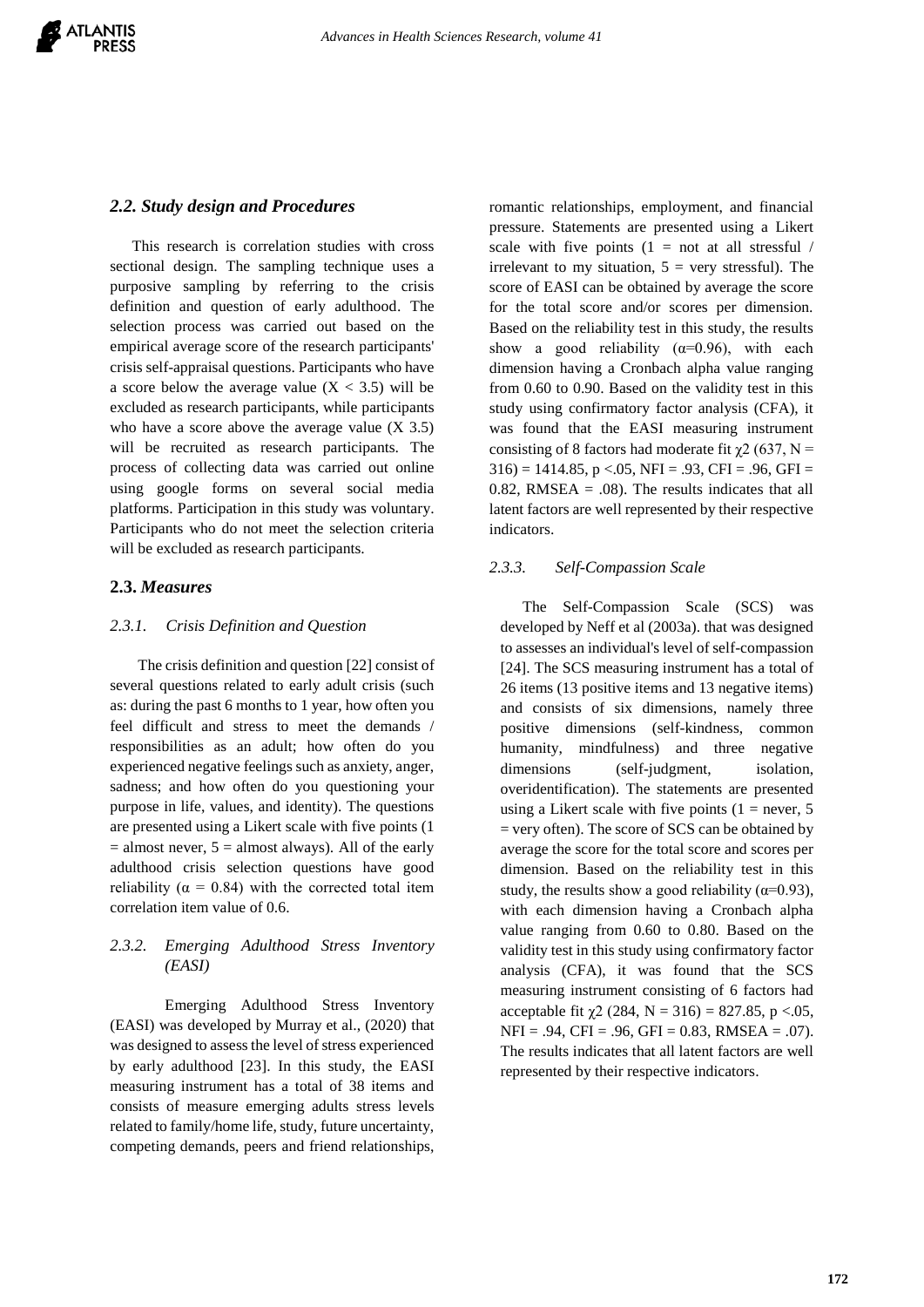#### *2.4. Data Analyses*

Data were analyse using the SPSS application. The steps in data analysis are 1) classic assumption test consisting of normality test; 2) descriptive analysis for self-compassion and stress variable; 3) correlation analysis using Pearson Correlation.

# **3. RESULTS**

#### *3.1. Demographic Variables*

The table below (Table 1.) describes the demographic data of 211 participants. The demographic data includes gender, age, domicile, education level, religion, marital status, and working status. From the demographic data it can be concluded that 36.5% age 23, 66.6% participant domicile in Jakarta, 67.3% participants have completed college, 99.1% participants is not married, 58.8% participants is unemployed, and 41.2% participants is employed with 26.5% employment status as full time. Based on the result, it can be seen that the majority of emerging adults has completed higher levels of education (such as bachelor degree), but has not been married and mainly are unemployed.

## *3.2.Descriptive Statistics*

### *3.2.1. Descriptive Statistic of Self-Compassion and Stres Variable*

Based on the analysis, it was found that the self-compassion score ( $M = 3.11$ ,  $SD = 0.73$ ) indicating participants levels of selfcompassion were above average. The selfcompassion subscale also shows participants have a higher self-compassion domains on 1) common humanity ( $M = 3.45$ ,  $SD = 0.80$ ); 2) mindfulness ( $M = 3.41$ ,  $SD = 0.72$ ); 3) selfkindness  $(M = 3.28, SD = 0.74)$ ; 4) overidentification ( $M = 3.16$ ,  $SD = 0.72$ ); 5) self-judgment ( $M = 3.15$ ,  $SD = 1.95$ ); 6) isolation ( $M = 3.13$ ,  $SD = 1.17$ ).

**Table 1.** Demographic Data of Participants

| <b>Demographic Variables</b> | Percentage (%) |
|------------------------------|----------------|
| Gender                       |                |
| Female                       | 81.5           |
| Male                         | 18.5           |
| Age                          |                |
| 18                           | 1.9            |
| 19                           | 4.7            |
| 20                           | 7.6            |
| 21                           | 10.9           |
| 22                           | 16.1           |
| 23                           | 36.5           |
| 24                           | 11.4           |
| 25                           | 10.9           |
| <b>Domicile</b>              |                |
| Jakarta                      | 66.4           |
| Outside of Jakarta           | 33.6           |
| <b>Education</b>             |                |
| <b>High School</b>           | 25.6           |
| Diploma                      | 2.4            |
| College                      | 3.3            |
| <b>Bachelor</b>              | 67.3           |
| Others                       | 1.5            |
| <b>Married Status</b>        |                |
| Not Married                  | 99.1           |
| Married                      | 0.9            |
| Divorced                     | $\overline{0}$ |
| Widow / Widower              | $\theta$       |
| <b>Work Status</b>           |                |
| Unemployed                   | 58.8           |
| Employed                     | 41.2           |
| <b>Employment Status</b>     |                |
| Full Time                    | 26.5           |
| Part Time                    | 4.3            |
| Freelancer                   | 9.5            |
| Others                       | 0.9            |

Based on the analysis it was also found that stress score ( $M = 3.27$ ,  $SD = 0.89$ ) indicating participants levels of stress were above average. The stress subscale also shows participants have a higher level of stress related to domains of 1) stress of future uncertainty ( $M = 3.96$ , SD = 0.98); 2) stress of competing demands ( $M = 3.48$ ,  $SD = 1.12$ ); 3) stress of financial pressure (M = 3.37,  $SD = 1.11$ ; 4) stress of study (M = 3.35,  $SD = 1.00$ ; 5) stress of family relationships and home life ( $M = 3.33$ ,  $SD = 1.14$ ); 6) stress of employment ( $M = 3.26$ ,  $SD = 1.14$ ); 7) stress of peers relationships  $(M = 3.06, SD = 1.11)$ ; 8) stress of romantic relationships ( $M = 2.64$ , SD = 1.17).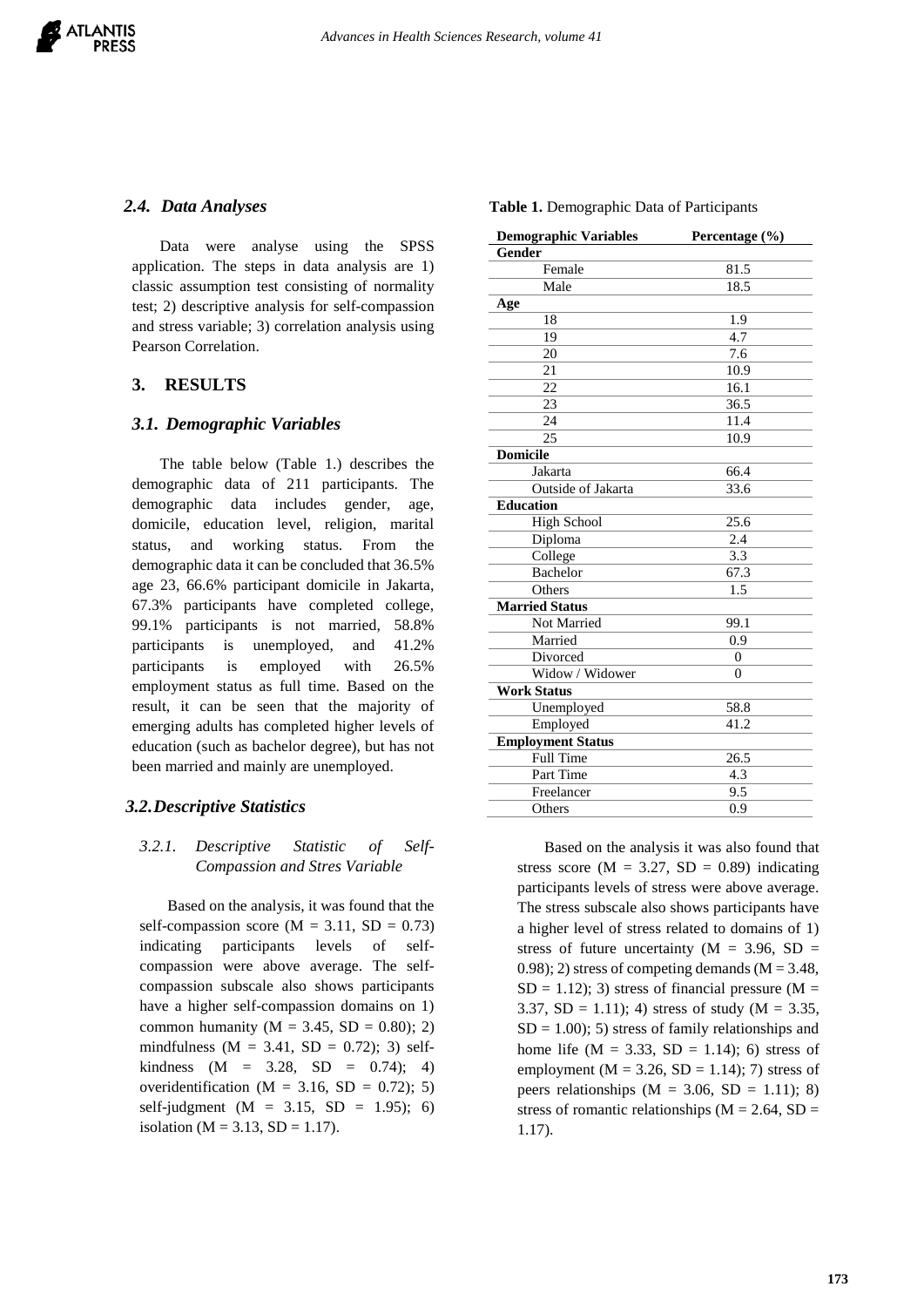### *3.3.Primary Results*

#### *3.3.1. Normality Test*

Normality testing is done by using the unstandardized residuals of the variables stress, self-compassion. Then, the residuals were analysed using Shapiro Wilk normality Test. Based on the results of the Shapiro Wilk normality test, the data obtained were normally distributed. This was shown with p-value greater than 0.005 ( $p = 0.215$ ). Therefore, the result show normal distribution and the data can be further explored by Pearson Correlation.

## *3.3.2. Associations of total self-compassion scores with stress*

Based on Pearson Correlation analysis (Table 2.), the results indicated that self-compassion demonstrated a significant negative association

**Table 2.** Descriptive and Correlational Analysis

with stress ( $r = -0.69$ ,  $p < 0.01$ ). This study also further explores the association between selfcompassion subscales with stress to provide more comphrehensive information about the impact of positive and negative self-compassion subscale on stress in emerging adults experiencing early adult crisis.

A Pearson Correlation analysis were conducted and it was found that self-kindness  $(r =$  $-0.43$ ,  $p < 0.01$ ), common humanity (r =  $-0.33$ , p < 0.01), and mindfulness ( $r = -0.42$ ,  $p < 0.01$ ) have a significant correlation with stress. This finding shows that the higher self-kindness, common humanity, and mindfulness, the lower stress levels, and vice versa. Moreover, self-judgement  $(r = 0.66, p < 0.01)$ , isolation  $(r = 0.69, p < 0.01)$ , and overidentification ( $r = 0.60$ ,  $p < 0.01$ ) have a significant correlation with stress. This means that the higher self-judgment, isolation, and overidentification, the higher stress levels, and vice versa.

| Variable                                                                                                                            | $\mathbf n$ | М    | <b>SD</b> | (1)      | (2)       | (3)      | (4)      | (5)      | (6)     | (7)     | (8) |
|-------------------------------------------------------------------------------------------------------------------------------------|-------------|------|-----------|----------|-----------|----------|----------|----------|---------|---------|-----|
| $(1)$ Stres                                                                                                                         | 211         | 3.27 | .89       |          |           |          |          |          |         |         |     |
| (2) Self-Compassion                                                                                                                 | 211         | 3.11 | .73       | $-69**$  |           |          |          |          |         |         |     |
| (3) Self-Kindness                                                                                                                   | 211         | 3.28 | .74       | $-43**$  | $.72**$   |          |          |          |         |         |     |
| (4) Self-Judgement                                                                                                                  | 211         | 3.15 | 1.05      | $.66**$  | $-.86**$  | $-.44**$ |          |          |         |         |     |
| $(5)$ Common                                                                                                                        | 211         | 3.45 | $.80\,$   | $-33**$  | $.67**$   | $.62**$  | $-.35**$ |          |         |         |     |
| <b>Humanity</b>                                                                                                                     |             |      |           |          |           |          |          |          |         |         |     |
| (6) Isolation                                                                                                                       | 211         | 3.13 | 1.17      | $.69**$  | $-.86**$  | $-.39**$ | $.84**$  | $-.40**$ |         |         |     |
| (7) Mindfulness                                                                                                                     | 211         | 3.41 | .72       | $-.42**$ | $.68**$   | $.76***$ | $-.33**$ | $.71**$  | $-36**$ |         |     |
| (8) Overidentification                                                                                                              | 211         | 3.16 | 1.06      | $.60**$  | $-0.86**$ | $-41**$  | $.84**$  | $-.34**$ | $.86**$ | $-36**$ |     |
| $\mathbf{a}$ and $\mathbf{b}$ and $\mathbf{b}$ and $\mathbf{a}$ and $\mathbf{a}$ and $\mathbf{a}$ and $\mathbf{a}$ and $\mathbf{a}$ |             |      |           |          |           |          |          |          |         |         |     |

\*\* p-value  $< 0.01$ 

#### **4. DISCUSSION**

This study aims to find out more about the relationship between self-compassion and stress in emerging adults experiencing the early adult crisis. In this study, several research results were found. First, it was found that self-compassion has a significant relationship with stress. The higher self-compassion the lower stress levels, thus, stress can be reduced by improving self-compassion on emerging adults. Furthermore, if a person have higher self-compassion they will experiencelower level of stress. This study is consistent with previous study [18], [19], and [20] that reports self-compassion is negatively related to stress.

Self-compassion as a positive, supportive, comppasionate response in the facing stress or difficulties can encourage emerging adults to regulate negative emotions, puts difficulties in a more open and balanced perspective therefore able to accept difficult conditions [24]. Furthermore, self-compassion plays a role in managing negative emotions and reduce feelings of helplessness in dealing with stressful situations [25]. Selfcompassion also encourage a person to be able to deal with stressful conditions with attention and understanding [26]. Thus, self-compassion can keep the stress under control.

In addition, this study provides a more detailed description of the importance of selfcompassion as an adaptive coping strategy by further exploring the role of each of the positive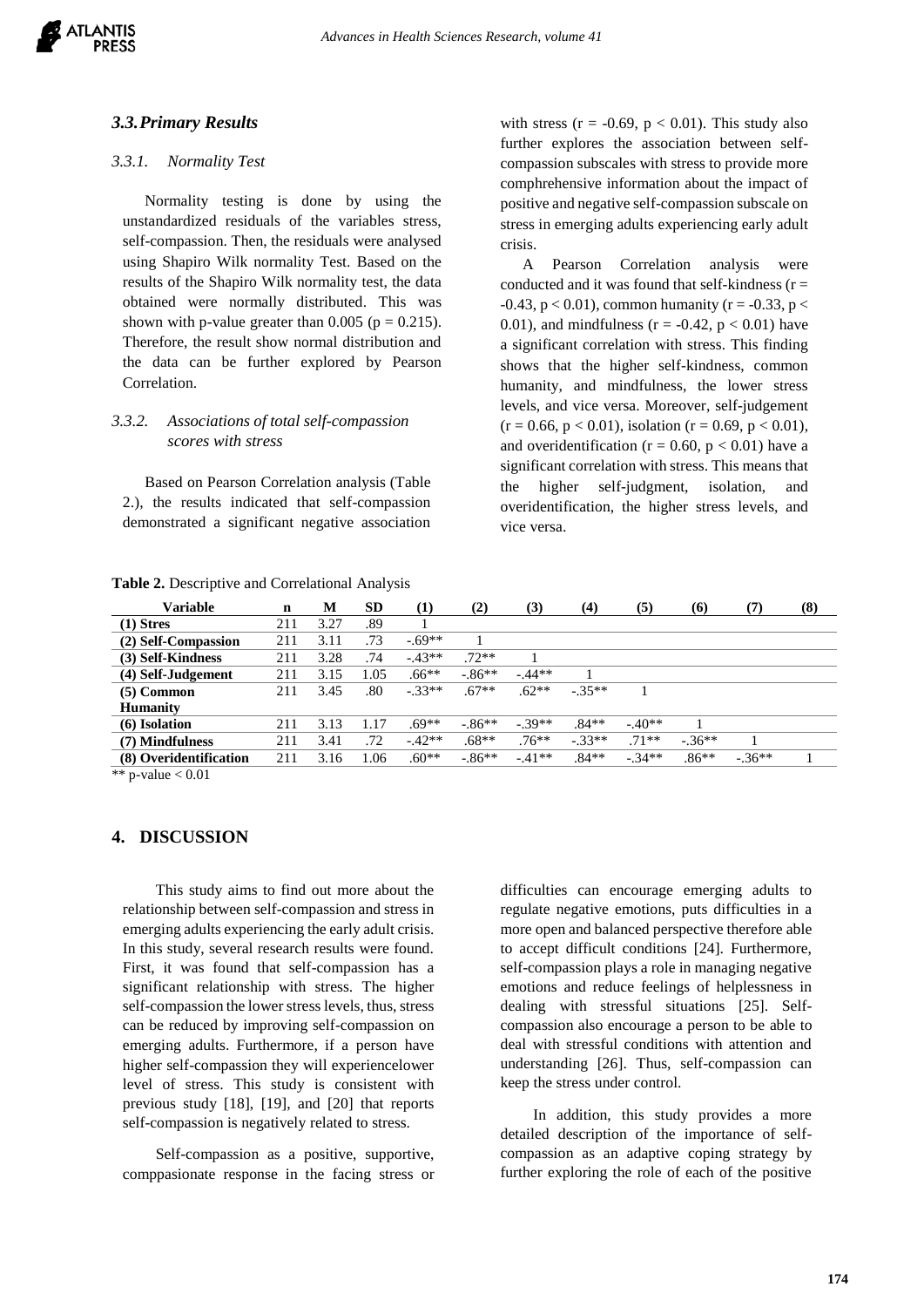(self-kindness, common humanity, mindfulness) and negative subscale of self-compassion in the relationship with stress. The positive dimensions of self-compassion which are self-kindness, common humanity, mindfulness was found significant related with stress. These findings shows that self-kindness, common humanity, mindfulness can lower stress. Moreover, the negative dimensions of self-compassion including self-judgment, isolation, overidentification were found significant related with stress. These findings suggest that over-criticizing oneself (selfjudgment), trapped by negative personal experiences (overidentification) and feeling isolated (isolation) could increase stress that was experienced by emerging adults.

For clinical implication, the study findings emphasize the importance for practitioners, health workes, and clinicians to develop or implementing self-compassion-based intervention that could help individuals to develop healthy, compassionate self-attitudes. Hopefully, selfcompassion-based intervention could encourgae emerging adult to learn how to regulate emotions more adaptively in an effort to manage their stress during early adulthood crisis.

Furthermore, the study findings also suggesting to the health professionals to develop psychoeducation for emerging adults. Psychoeducation can be implemented before and after taking college studies or entering the world of work. Psychoeducation can focus on educating emerging adults about the principles in life such as understanding own suffering, failure is a part of human life, and the importance of forming and maintaining groups of friends as a source of social support in living life. Thus, through psychoeducation, it is expected that emerging adults will be better prepared and able to adapt to the pressures and demands of their environment.

Finally, it is also recommended for the university to introduce self-compassion interventions to students. Through these programs and interventions, the university can provide positive short-term and long-term benefits for students experiencing stress and difficulties facing early adult crisis. In addition, the university can also provide opportunities for students to access counseling services regarding crisis periods in their lives.

# **5. CONCLUSION**

In the end, it can be concluded that selfcompassion may be a valueable coping strategy on emerging adults experiencing early adult crisis. Altough this study found the beneficial of selfcompassion as adaptive coping strategy in facing stress, this study still require requires more in-depth study to confirm and prove the findings. Thus, for future studies it is recommended to use experimental methods to evaluate effectivenss of self-compassion intervention related to stress or other psychological health. Furture studies are also encourage to use qualitative, mix methods, or longitudinal methods to get a more comprehensive findings related to selfcompassion and psychological health.

## **REFERENCES**

- [1] Robinson, O. C., Wright, G. R. T., & Smith, J. A. (2013). The holistic phase model of early adult crisis. *Journal of Adult Development, 20* : 27 -37. Doi : 10.1007/s10804-013-9153 y
- [2] Balzarie, E. N., & Nawangsih, E. (2019). Kajian resiliensi pada mahasiswa bandung yang mengaami quarter life crisis. *Prosiding Psikologi, 5* (2) : 494-500. Doi : [10.29313/.v0i0.17102](http://dx.doi.org/10.29313/.v0i0.17102)
- [3] Habibie, A., Syakarofath, N. A., Anwar, Z. (2019). Peran religiusitas terhadap quarterlife crisis (QLC) pada mahasiswa. *Gajah Mada Journal of Psychology, 5* (2) : 129- 138. Doi : 10.22146/gamajop.48948
- [4] Robinson, O. C., & Wright, G. R. T. (2013). The prevalence, types, and perceived outcomes of crisis episodes in ealry adulthood and midlife : A structured retrospective-autobiographical study. *International Journal of Behavioural Development, 37* (5) : 407-416. Doi : 10.1177/0165025413492464
- [5] Robbins, A., & Wilner, A. (2001). *Quarterlife Crisis : The Unique Challenges of Life in Your Twenties*. New York : Penguin Putnam Inc.
- [6] Robinson, O. C., (2018). A longitudinal mixedmethods case study of quarter-life crisis during the postuniversity transition: Locked-out and locked-in forms in combination. *Study of Emerging Adulthood, 7* (3) : 1-13. Doi [10.1177/2167696818764144](https://www.researchgate.net/deref/http%3A%2F%2Fdx.doi.org%2F10.1177%2F2167696818764144)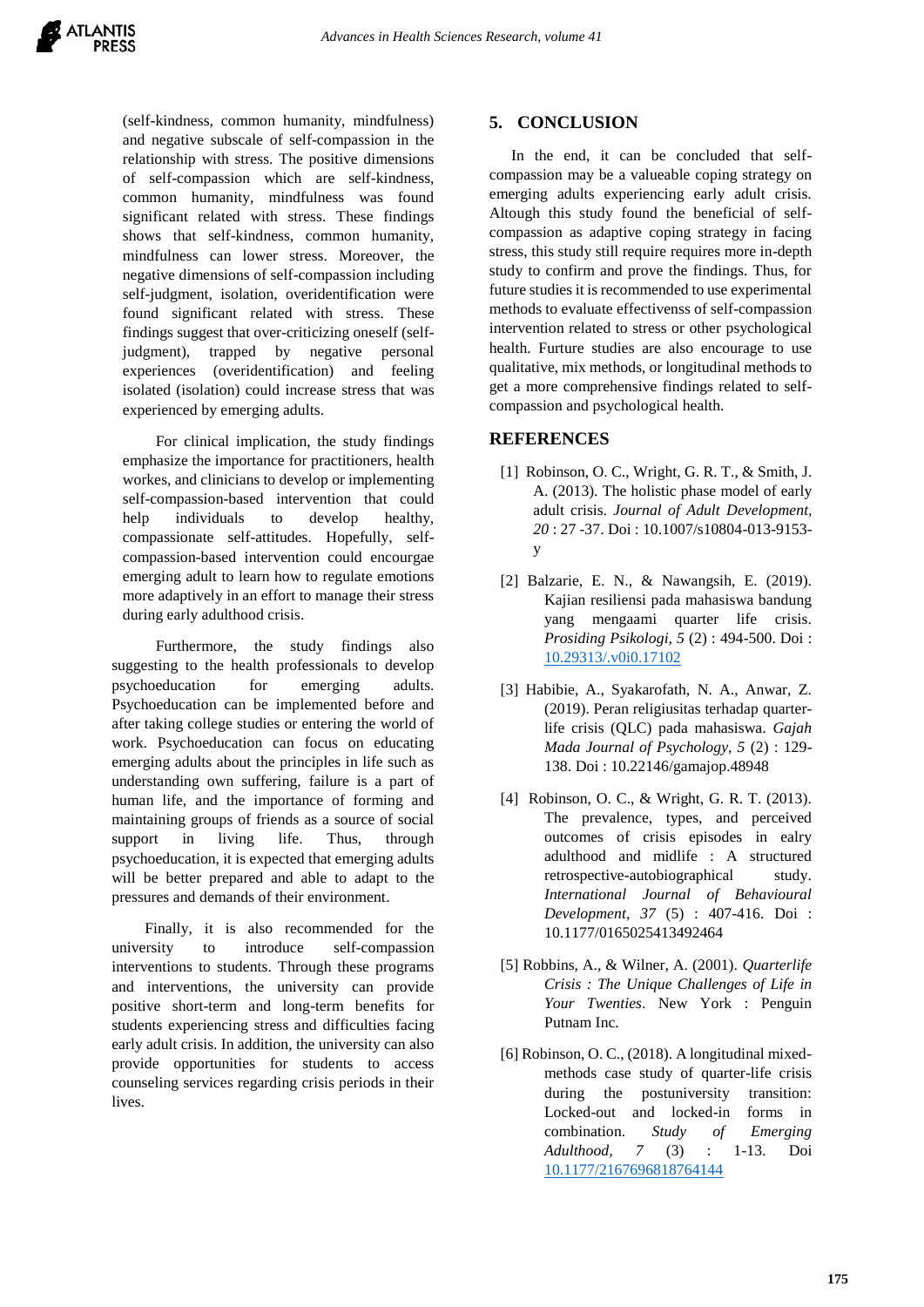- [7] Matud, P. M., Diaz, A., Bethencourt, J. M., & Ibanez, I. (2020). Stress and psychological distress in emerging adulthood: A gender analysis. *Journal of Clinical Medicine, 9*(9) : 1-11. [10.3390/jcm9092859](https://www.researchgate.net/deref/http%3A%2F%2Fdx.doi.org%2F10.3390%2Fjcm9092859?_sg%5B0%5D=S5UWLOQ9YL1TM0zhEZkEa1Thix6wt_veVxQwO3UEvWqtophh8IRzfdwE4tzLvBH7zAWovFasESU3r7_u1ByapDwVbw.w18T9jTdlKrqyG8UDXkBOuJUlhe_4W1bxBhefBAOs1D9cczcB_knP-q6CF-577rTK5d_Ofu1bvmUbSa6wCuo4A)
- [8] Atwood, J. D., Scholtz, C. (2008). The Quarter-life Time Period: An Age of Indulgence, Crisis or Both? *Contemp. Fam. Ther., 30* (4) :233–250. Doi : 10.1007/s10591-008-9066-2
- [9] Afnan, Fauzia, R., & Tanau, M. U. (2020). Hubungan efikasi diri dengan stres pada mahasiswa yang berada dalam fase quarter life crisis. *Jurnal Kognisia 3* (1) : 23-30. Doi [: 10.20527/jk.v3i1.1569](https://doi.org/10.20527/jk.v3i1.1569)
- [10] Biggs, A., Brough, P., & Drummond, S. (2017). *Lazarus and Folkman's Psychological Stress and Coping Theory.*  Cooper, C. L., & Quick, J. C. (Ed.). *The Handbook of Stress and Health,* 349– 364*.* doi:10.1002/9781118993811.ch21
- [11] Yuliana, Anna, Y., & Roswiyani. (2018). Hubungan antara dukungan sosial dan coping dengan makna hidup remaja penyandang kanker. *Jurnal Muara Ilmu Sosial, Humaniora, dan Seni, 2*(1) : 262- 271. ISSN-L 2579-6356 9 (Electronic Version)
- [12] Ryu, G .W., Yang, Y.Y., Choi, M. (2020). Mediating role of coping style on the relationship between job stress and subejctive well-being among korean police. BMC Public Health, *20* (470) : 1 - 8. Doi : 10.1186/s12889-020-08546-3
- [13] Mahmoud, J. S. R., Staten, R., Hall, L., & Lennie, T. A. (2012). The relationship among young adult college students' depression, anxiety, stress, demographics, life satisfaction, and coping styles. *Issues in Mental Health Nursing, 33*: 149–156. Doi : 10.3109/01612840.2011.632708
- [14] Leary, M. R., Tate, E. B., Adams, C. E., Batts Allen, A., & Hancock, J. (2007). Selfcompassion and reactions to unpleasant self-relevant events: The implications of treating oneself kindly. *Journal of Personality and Social Psychology, 92*(5): *887–904.* doi:10.1037/0022- 3514.92.5.887
- [15] Neff, K. D., & Mcgehee, P. (2010). Selfcompassion and psychological resilience among adolescents and young adults. *Self and Identity, 9*: 225–240. Doi: 10.1080/15298860902979307
- [16] Neff, K. D., Kirkpatrick, K. L., & Rude, S. S. (2007). Self-compassion and adaptive psychological functioning. *Journal of Research in Personality 41* (1) : 139 – 154. Doi : 10.1016/j.jrp.2006.03.004
- [17] Bluth, K., & Blanton, P. W. (2015). The influence of self-compassion on emotional well-being among early and older adolescent males and females. *J. Posit. Psychol., 10*(3), 219-230. [Doi :](https://doi.org/10.1080/17439760.2014%20.936967)  [10.1080/17439760.2014 .936967](https://doi.org/10.1080/17439760.2014%20.936967)
- [18] Choo, P. Y., & Marszalek, J. M. (2018). Self-compassion: A potential shield against extreme self-reliance? *Journal of Happiness Studies, 20* **:** 971–994. Doi : 10.1007/s10902-018-9978-y
- [19] Bluth, K., Campo, R. A., Futch, W. S., & Gaylord, S. A. (2017). Age and gender differences in the associations of selfcompassion and emotional *well-being* in a large adolescent sample. *Journal of Youth Adolescene, 46* (4) : 840-853. Doi : [10.1007/s10964-016-0567-2](https://dx.doi.org/10.1007%2Fs10964-016-0567-2)
- [20] Lathren, C., Bluth, K., & Park, J. (2019). Adolescent self-compassion moderates the relationship between perceived stress and internalizing symptoms. *Personality and Individual Differences, 143* : 36-41. Doi : 10.1016/j.paid.2019.02.008
- [21] De Souza, L. K., Policarpo, D., & Hutz, C. S. (2020). Self-compassion and Symptoms of Stress, Anxiety, and Depression. *Trends in Psychology.* Doi:10.1007/s43076-020- 00018-2
- [22] Robinson, O. C., Cimporescu, M., & Thompson, T. (2020). Well-being, developmental crisis and residential status in the year after graduating from higher education: A 12-month longitudinal study. *Journal of Adult Developme*nt. Doi : 10.1007/s10804-020- 09361-1
- [23] Murray, K., Crisp, D. A., Burns, R. A., & Byrne, D. (2020). Psychometric validation of the emerging adult stress